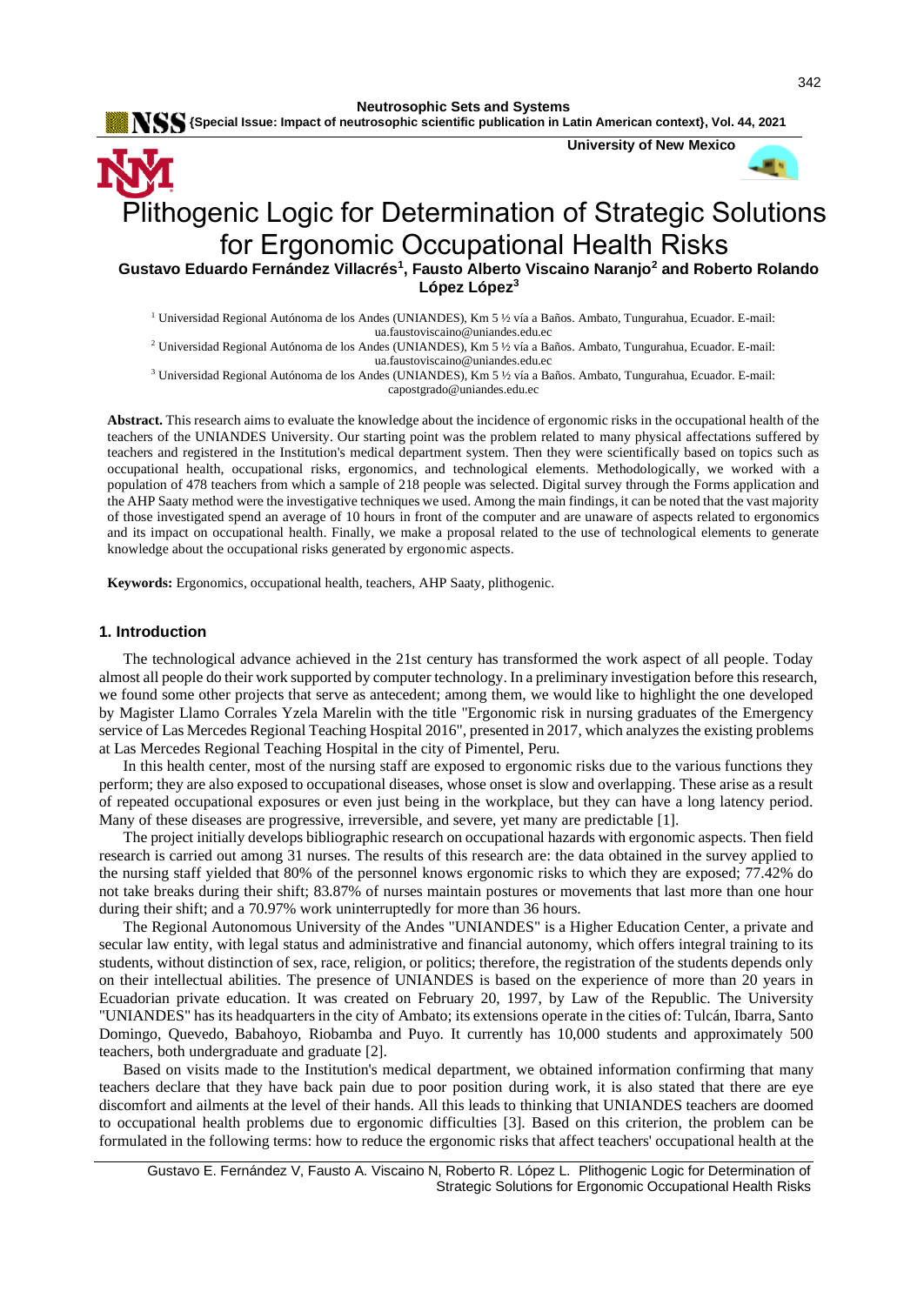Autonomous Regional University of the Andes?

To solve the formulated problem, we proceed to define a research project whose general objective is "to structure a set of strategies that allow reducing the ergonomic risks that affect the occupational health of teachers of the Autonomous Regional University of the Andes."

The multi-criteria decision method Analytic Hierarchy Process will be applied to achieve this objective, as exposed by Tomás Saaty (hereinafter AHP Saaty) in its version of plithogenic logic. The reason why this technique and its fusion to plithogenic logic are chosen is the nature of the phenomenon to be analyzed. Plithogeny is the genesis or origin, creation, formation, development, and evolution of new entities from dynamics and mergers of multiple contradictory and/or neutral and/or non-contradictory previous entities. Plithogeny advocates the connections and the unification of theories and ideas in varied fields of science such as social and technical sciences, theories of arts and letters, etc.[\[4,](#page-12-3) [5\]](#page-13-0).

Plithogeny is the dynamics of various types of opposites, and/or their neutrals, and/or non-opposites and their organic fusion. Plithogeny is a generalization of dialectics (dynamics of a type of opposites, Plithogeny studies the dynamics of many types of opposites and their neutrals and non-opposites. The plithogenic set extends the classical set, fuzzy set, fuzzy intuitionist set, and neutrosophic set, and has multiple scientific applications[\[4\]](#page-12-3).



**Figure 1.** Logic of the plithogenic set.

To achieve the proposed general objective, the following specific objectives are required:

- 1. Scientifically substantiate the theoretical aspects related to occupational health, ergonomics, occupational hazards and technology.
- 2. Diagnose the different occupational risks currently suffered by teachers of the Autonomous Regional University of The Andes.
- 3. Expose solution strategies:
	- a. Identify solution pathways
	- b. Determine the order of preference in the application of these solutions.

Hereinafter it is structured as follows:



**Figure 2.** Sequence of the investigation.

In this work, we formulated and defend the idea that: "With the hierarchical ranking of the solutions determined according to their possibility of implementation in the short term, the ergonomic risks of UNIANDES teachers can be reduced and thus achieve the improvement of their occupational health in a short period".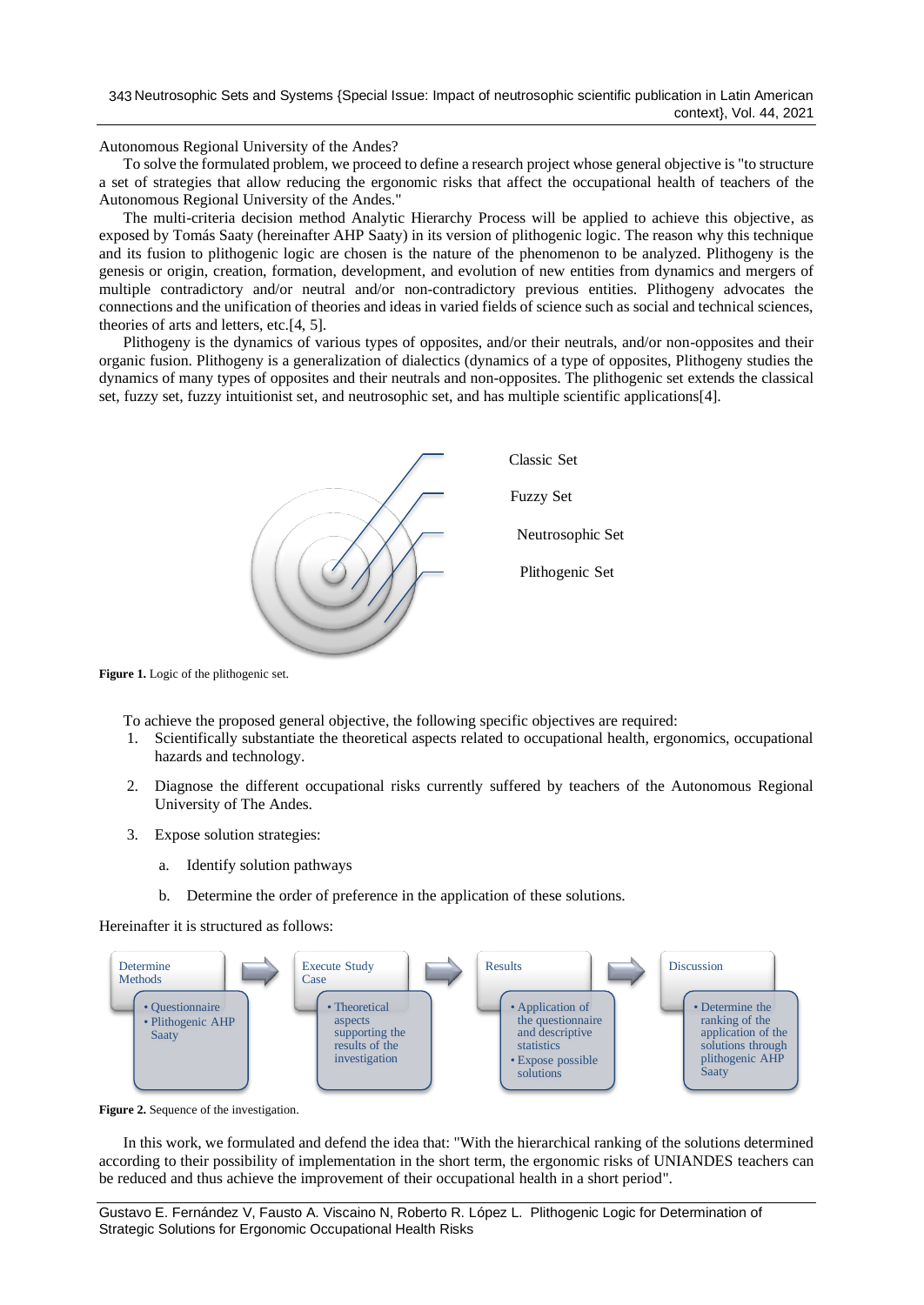Neutrosophic Sets and Systems {Special Issue: Impact of neutrosophic scientific publication in Latin American 344 context}, Vol. 44, 2021

# **2 Methods**

The research was developed based on the following methods:

• Applied research methodology: qualitative-quantitative.

The qualitative aspects of occupational hazards were related to ergonomic aspects obtained through observation.

The quantitative was achieved based on the numerical tabulation of the surveys.

Type of investigation:

Bibliographic: to elaborate the theoretical foundation,

Field: developed in situ where the manifestations of the problem took place.

Theoretical research methods:

Analytical-synthetic that served for the elaboration of the theoretical foundation.

Inductive-deductive is used to induce a particular answer and deduce it for a general scope.

• Empirical research methods:

Brainstorming, Direct observation, Interviews

Questionnaires: A population of 478 teachers was stipulated for this research, from which a random sample of 218 people was selected. The survey was carried out electronically. The questionnaire generated in Microsoft's Forms application was shared with the institutional emails of the teachers. The instrument designed was the following:

- 1. About how many hours a day do you spend in front of the computer?
- 2. Do you know if your working position in front of the computer is adequate?
- 3. Do you know if the distance from the screen is ideal?
- 4. Do you know if your work chair, your keyboard, and your mouse have a good ergonomic design?
- 5. Is your current work environment comfortable?
- 6. In your current work environment, are the electrical installations adequate and safe (there are no loose or crossed cables)?
- 7. In the work environment at the University, were the circulation corridors spacious?
- 8. Have you received training in ergonomics aspects within an occupational health improvement process?
- 9. Are all the elements necessary for your work very close to your workplace (printers, computers, copiers, documents, files)?

Saaty's AHP: Multicriteria analysis is used to make a comparative judgment between projects or heterogeneous measures and in the field of evaluation [\[6\]](#page-13-1). The multi-criteria analysis, the selection and adaptation of the tools used to achieve the proposed objectives is substantial. Professor Saaty, a doctorate in mathematics from Yale University, created a mathematical model called the Analytic Hierarchy Process as an effective way to define measures for such elements and use them in decision-making processes [\[7-23\]](#page-13-2). The AHP is a theory oriented towards the decisionmaker and serves to identify the best alternative according to the resources allocated. This method can be applied to situations that involve technical, economic, political, social, and cultural factors [\[24\]](#page-13-3). It is a scientific tool to address those aspects that are difficult to quantify, but that sometimes requires a unit of measurement and structuring of complexity [\[20\]](#page-13-4).

The AHP approach is systemic, although it analyzes the decisions based on the hierarchical decomposition and the existing interdependencies between the sets of factors, criteria and alternatives. Saaty's AHP Methodology:

1. Prioritization of the elements of the hierarchical model (table 1)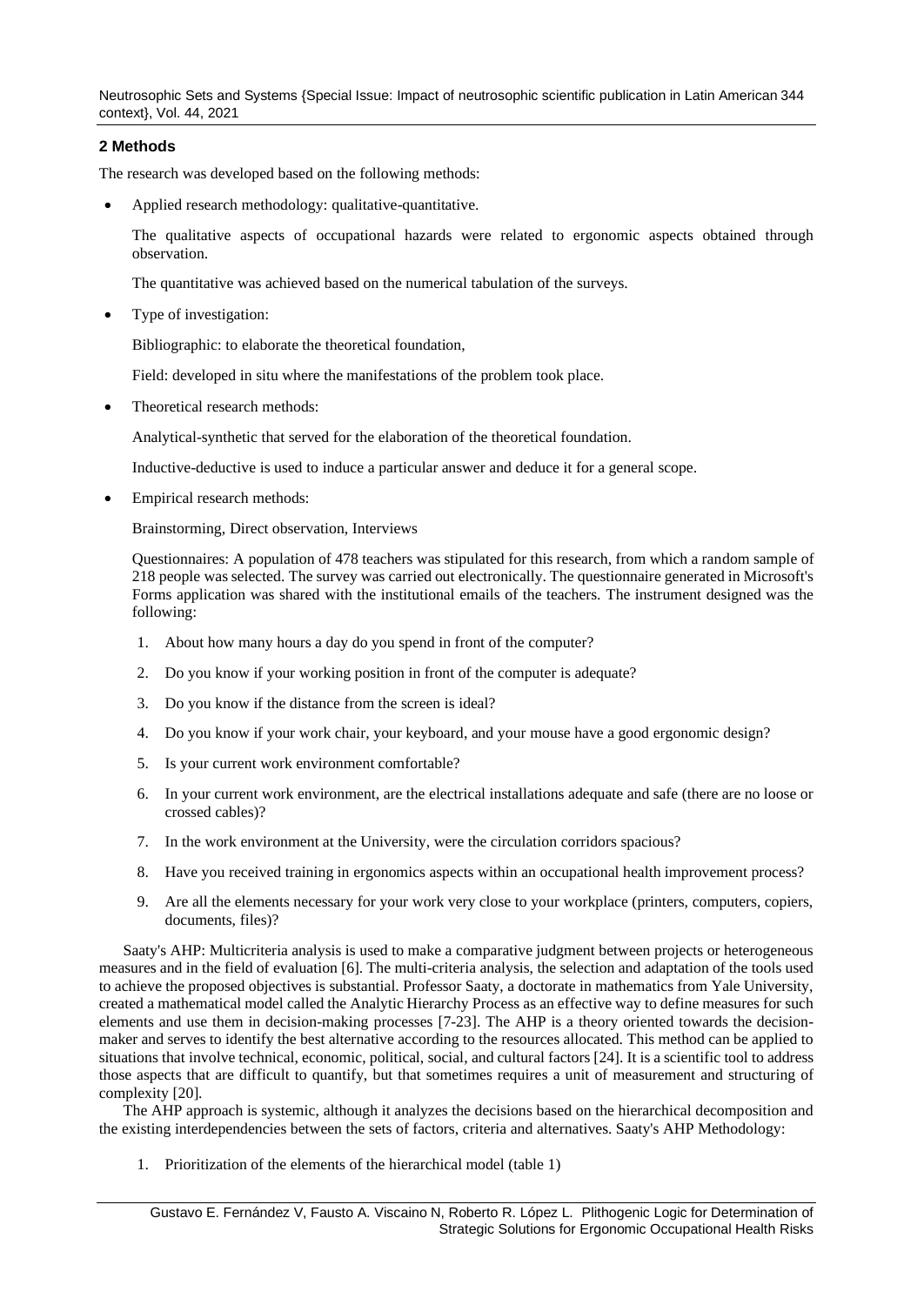- 2. Pairwise comparison of elements
- 3. Evaluation of the elements by assigning weights
- 4. Ranking of the alternatives according to the given weights
- 5. Synthesis
- 6. Sensitivity analysis

| 9 Extremely most preferred  | 3 Moderately more preferred |
|-----------------------------|-----------------------------|
| 7 Very powerfully preferred | 1 Equally preferred         |

5 Powerfully most preferred

**Table 1.** Saaty assessment scale (Verbal judgment rate). Source: [5]

| Number of Random       |      |                  | Number of Random Index |
|------------------------|------|------------------|------------------------|
|                        |      |                  |                        |
| alternatives for Index |      | alternatives for |                        |
| decision n             |      | decision n       |                        |
| $\mathcal{R}$          | 0.58 |                  | 1.32                   |
|                        | 0.9  |                  | 1.41                   |
|                        | 1.12 |                  | 1/49                   |
|                        | 1 94 |                  |                        |

**Table 2:** Random index for the calculation of the consistency coefficient Source: [5]

In the plithogenic extension of Saaty's AHP, the basic notions of plithogenic sets will be applied as follows [\[4,](#page-12-3) [5,](#page-13-0) [8,](#page-13-5) [10,](#page-13-6) [12-14,](#page-13-7) [16,](#page-13-8) [17,](#page-13-9) [24-35\]](#page-13-3):

Let U be a universe of discourse, and P a non-empty set of elements,  $P \subseteq U$ . Let A be a non-empty set of *unidimensional* attributes  $A = (\alpha_1, \alpha_2, ..., \alpha_m)$ ,  $m \ge 1$ , and  $\alpha \in A$  is a given attribute whose spectrum of all the possible values (or states) is the non-empty set S, where S can be a set of finite discrete,  $S = (s_1, s_2, ..., s_l)$ ,  $1 \le l <$  $\infty$ , or infinitely numerable set S = {(, s<sub>2</sub>, ..., s<sub>∞</sub>), or an infinitely uncountable set (continuous), S = [a, b[, a < b, where ] ... [ is any open, semi-open, or a closed interval set of real numbers or another set.

Let V be a non-empty subset of S, where V is the range of all attribute values needed by experts for the application. Each element  $x \in P$  is characterized by the values of all attributes in  $V = (v_1, v_2, ..., v_n)$ , for  $n \ge 1$ .

In the set of attribute values, V in general, there is a dominant attribute value determined by experts in its application. Calling an attribute value *dominant* means that it is the most important attribute value that experts are interested in.

Each attribute value  $v \in V$  has a corresponding *degree of membership*  $d(x, v)$  of the element x, to the set P, concerning some given criteria.

The degree of membership can be a fuzzy degree of membership, a fuzzy intuitionist degree of membership, or a neutrosophic degree of membership to the plithogenic set.

Therefore, the membership degree function of the attribute value is:

 $\forall x \in P, d: P \times V \rightarrow \mathcal{P}([0,1]^z)$ 

 $),$  (1)

Such that  $d(x, v)$  is a subset of  $[0, 1]^z$ , where  $\mathcal{P}([0, 1]^z)$  is the power set of  $[0, 1]^z$ , where  $z = 1$  (fuzzy degree of membership),  $z = 2$  (intuitionistic fuzzy degree of membership), or  $z = 3$  (neutrosophic degree of membership).

Let  $|V| \ge 1$  be the cardinality. Let  $c: V \times V \rightarrow [0, 1]$  be the *attribute value contradiction degree function* between any two attribute values  $v_1$  and  $v_2$ , denoted by  $c(v_1, v_2)$ , and satisfying the following axioms:

 $c(v_1, v_1) = 0$ , the degree of contradiction between the same attribute values is zero;

 $c(v_1, v_2) = c(v_2, v_1)$ , commutativity.

We can define a fuzzy attribute value contradiction degree function (c as before, we denote by  $c_F$  to distinguish it from the following two), an intuitionistic fuzzy attribute value contradiction degree function (c<sub>IF</sub> : V × V → [0, 1]<sup>2</sup>), or more generally, a neutrosophic attribute value contradiction degree function  $(c_N : V \times V \rightarrow [0, 1]^3)$ , the latter one can be used to increase the complexity of the calculation, but also to increase the accuracy.

The degree of contradiction between the values of the one-dimensional attributes is mainly calculated. For multidimensional attribute values, we can divide them into their corresponding one-dimensional attribute values.

The attribute value contradiction degree function helps the plithogenic aggregation and plithogenic inclusion (partial order) operators to obtain a more accurate result.

The attribute value contradiction degree function is designed in each field where a plithogenic set is used according to the application to be solved. If ignored, the aggregations still work, but the result may lose precision.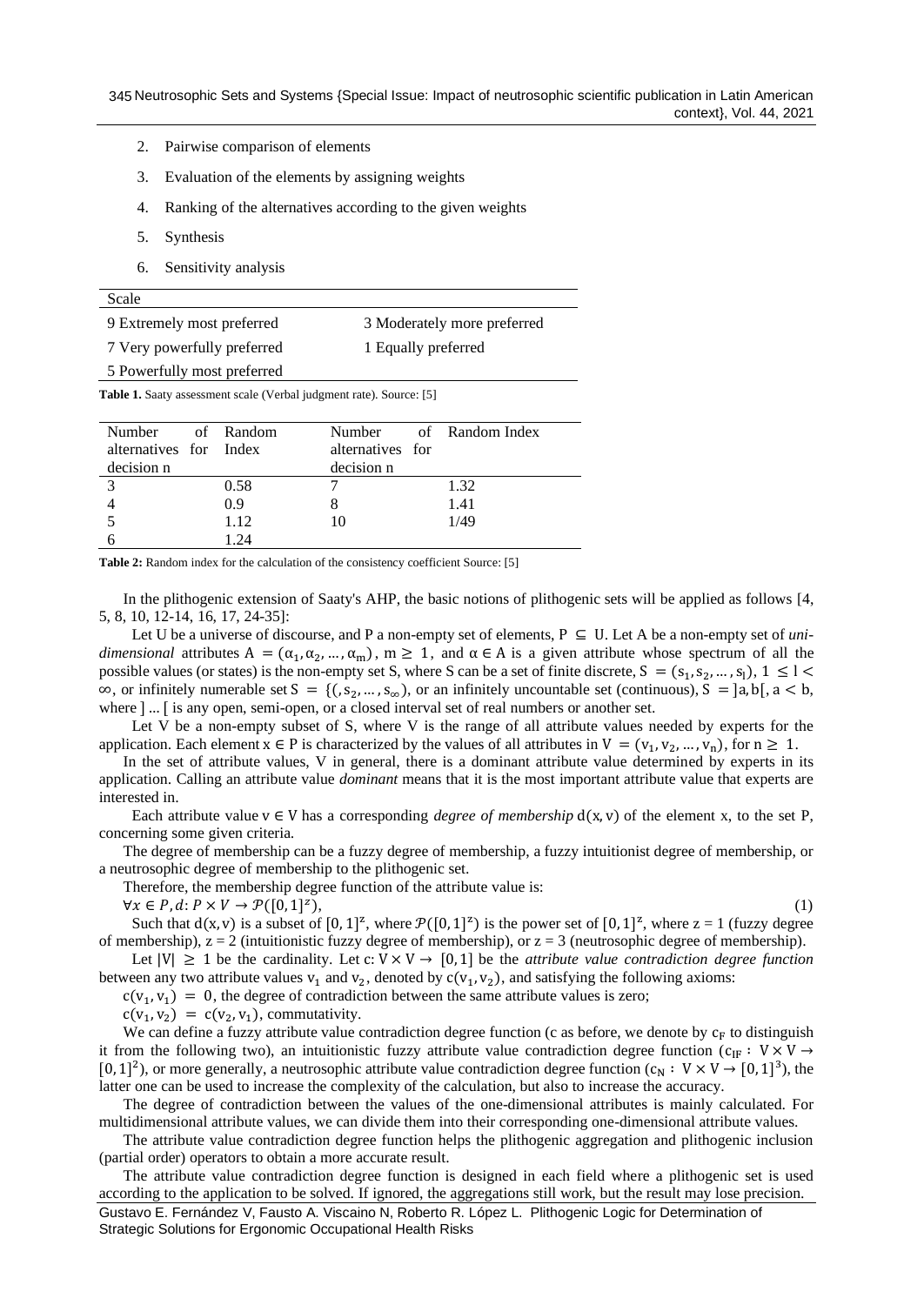Neutrosophic Sets and Systems {Special Issue: Impact of neutrosophic scientific publication in Latin American 346 context}, Vol. 44, 2021

So, (P, a, V, d, c) is called a plithogenic set

- 1. Where "P" is a set, "a" is an attribute (multi-dimensional in general), "V" is the range of values of the attribute, "d" is the degree of appurtenance of the attribute value of each element x to the set P for some given criteria ( $x \in P$ ), and "d" means "d<sub>F</sub>" or "d<sub>IF</sub>" or "d<sub>N</sub>", when it is a degree of fuzzy appurtenance, an intuitionistic fuzzy appurtenance, or a degree of neutrosophic appurtenance, respectively, of an element x to the plithogenic set P;
- 2. "c" means " $c_F$ " or " $c_{IF}$ " or " $c_N$ ", when it is a fuzzy attribute value contradiction degree function, intuitionistic fuzzy attribute value contradiction degree function, or neutrosophic attribute value contradiction degree function, respectively.

Functions  $d(\cdot, \cdot)$  and  $c(\cdot, \cdot)$  are defined according to the applications that experts need to solve.

Then, the following notation is used:

 $x(d(x, V))$ , where  $.d(x, V) = {d(x, v)}$ , for every  $v \in V$ ,  $\forall x \in P$ 

The attribute value contradiction degree function is calculated between each attribute value concerning the dominant attribute value (denoted by  $v_D$ ) in particular, and for other attribute values as well.

The attribute value contradiction degree function c evaluated between the values of two attributes is used in the definition of plithogenic aggregation operators (intersection (AND), union (OR), implication ( $\implies$ ), equivalence  $(\Leftrightarrow)$ , inclusion (partial order), and other plithogenic aggregation operators that combine two or more degrees of attribute values based on a t-norm and a t-conorm.

Most plithogenic aggregation operators are linear combinations of one fuzzy t-norm (denoted by  $\Lambda_F$ ) with one fuzzy t-conorm (denoted by  $V_F$ ), but nonlinear combinations can also be constructed.

If the t-norm is applied over the dominant attribute value denoted by  $v_D$ , and the contradiction between  $v_D$  and  $v_2$  is  $c(v_0, v_2)$ , then  $v_2$  is applied over the attribute value as follows:

$$
[1 - c(v_D, v_2)] \cdot t_{norm}(v_D, v_2) + c(v_D, v_2) \cdot t_{conorm}(v_D, v_2), \tag{2}
$$

Or, by using symbols:

$$
[1 - c(v_D, v_2)] \cdot (v_D \wedge_F v_2) + c(v_D, v_2) \cdot (v_D \vee_F v_2), \tag{3}
$$

Similarly, if the t-conorm is applied on the dominant attribute value denoted by  $v<sub>D</sub>$ , and the contradiction between  $v_D$  and  $v_2$  is  $c(v_D, v_2)$ , then on the attribute value  $v_2$  it is applied:

$$
[1 - c(v_D, v_2)] \cdot t_{\text{conorm}}(v_D, v_2) + c(v_D, v_2) \cdot t_{\text{norm}}(v_D, v_2),
$$
  
Or, by using symbols: (4)

$$
[1 - c(v_D, v_2)] \cdot (v_D \vee_F v_2) + c(v_D, v_2) \cdot (v_D \wedge_F v_2), \tag{5}
$$

The plithogenic neutrosophic intersection is defined as:

$$
(a_1, a_2, a_3) \wedge_P (b_1, b_2, b_3) = (a_1 \wedge_F b_1, \frac{1}{2} [(a_2 \wedge_F b_2) + (a_2 \vee_F b_2)], a_3 \vee_F b_3),
$$
  
The *plithogenic neutrosophic junction is defined as:* (6)

$$
(a_1, a_2, a_3) \vee_{P} (b_1, b_2, b_3) = (a_1 \vee_{F} b_1, \frac{1}{2} [(a_2 \wedge_{F} b_2) + (a_2 \vee_{F} b_2)], a_3 \wedge_{F} b_3),
$$
\n(7)

In other words, regarding what applies to membership, the opposite applies to non-membership, while in indeterminacy, the average between them is what applies.

Plithogenic neutrosophic inclusion is defined as follows:

Since the degrees of contradiction are  $c(a_1, a_2) = c(a_2, a_3) = c(b_1, b_2) = c(b_2, b_3) = 0.5$ , it applies  $a_2 \ge$  $[1 - c(a_1, a_2)]b_2$  or  $a_2 \ge (1 - 0.5)b_2$  or  $a_2 \ge 0.5b_2$ , while  $c(a_1, a_3) = c(b_1, b_3) = 1$ .

Having  $a_1 \leq b_1$  the opposite is fulfilled for  $a_3 \geq b_3$ , hence  $(a_1, a_2, a_3) \leq_p (b_1, b_2, b_3)$  if and only if  $a_1 \leq b_1$ ,  $a_2 \geq 0.5b_2$ , and  $a_3 \geq b_3$ .

Next, an algorithm for the resolution of this research is presented where Plithogeny will be merged with Saaty's AHP algorithm:

• Evaluate each of the criteria (solutions) by the experts, substituting the value given in the classic Saaty AHP shown in table 1 with those in table 3:

| Language expression | Plithogenic number |
|---------------------|--------------------|
| Low significance    | (0.10, 0.70, 0.80) |
| Equal importance    | (0.30, 0.40, 0.80) |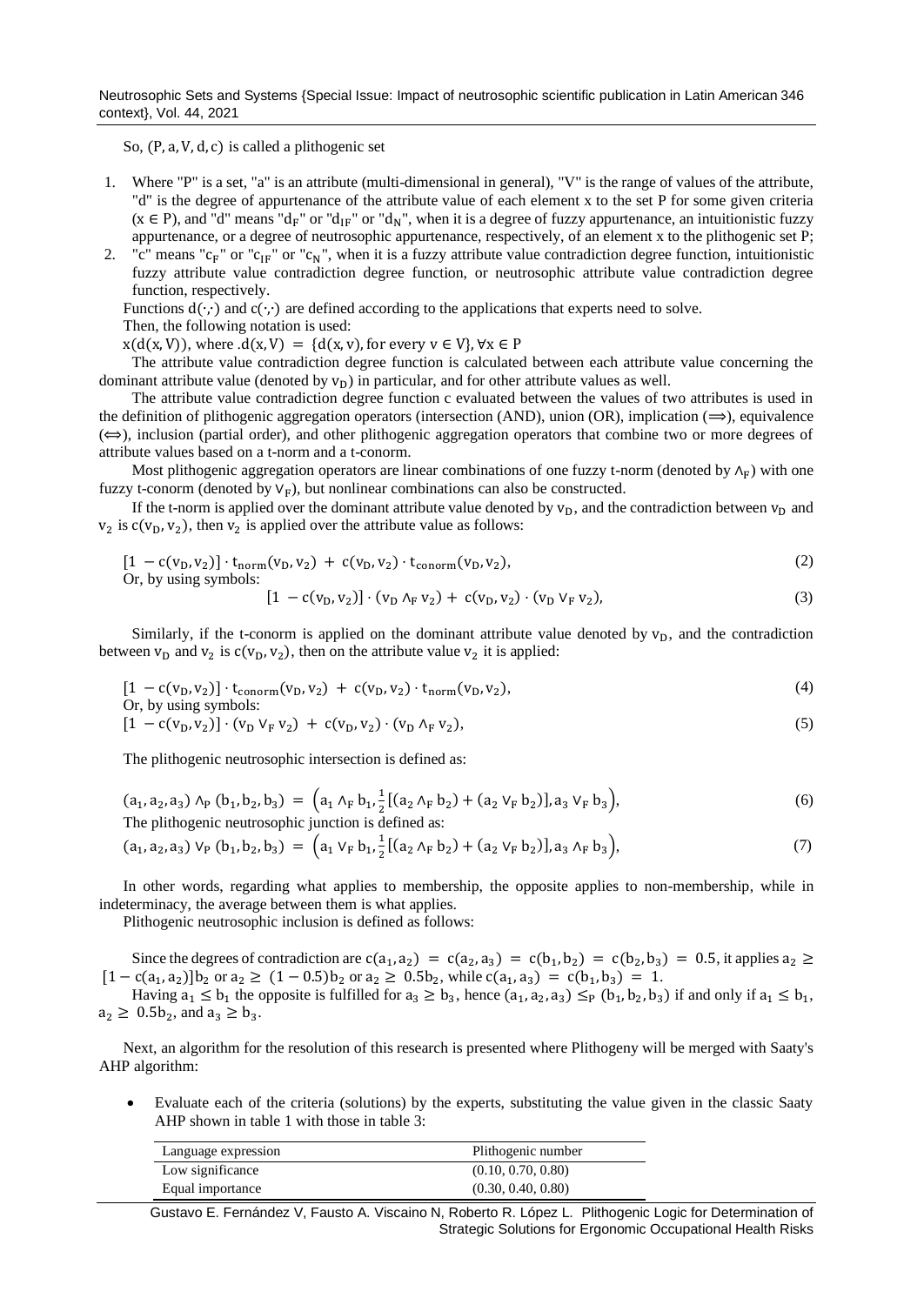347 Neutrosophic Sets and Systems {Special Issue: Impact of neutrosophic scientific publication in Latin American context}, Vol. 44, 2021

| Language expression      | Plithogenic number |
|--------------------------|--------------------|
| Robust importance        | (0.50, 0.40, 0.60) |
| Very robust significance | (0.70, 0.30, 0.10) |
| Absolutely significant   | (0.90, 0.10, 0.10) |

**Table 3.** Linguistic values associated with plithogenic numbers for evaluating the weight of the criteria

Make paired decision matrix

From this moment on, expressions 2 to 8 must be applied to execute the operations of the classical algorithm with plithogenic numbers.

For the elaboration of a single decision matrix, the median of the plithogenic numbers is calculated for each combination, for all specialists. The median is calculated using the following formula:

$$
\text{median}_{i=1}^m \{PN_i\} = (\text{median}_{i=1}^m \{T(PN_i)\}, \text{median}_{i=1}^m \{I(PN_i)\}, \text{median}_{i=1}^m \{F(PN_i)\}),\tag{8}
$$

Where,  $PN_i$  are plithogenic numbers,  $T(PN_i)$  are the true components,  $I(PN_i)$  are the indeterminate components and  $F(PN<sub>i</sub>)$  are the false components. In other words, Equation 8 means that the median of a set of plithogenic numbers is defined as the plithogenic number of the medians of its components:

To compare the relationships between the quadrants, we use the following formula to fuzzy a neutrosophic number [\[36\]](#page-14-0):

$$
\mathcal{S}([T, I, F]) = \frac{2 + T - I - F}{3},\tag{9}
$$

- Determine for each line of the pairwise comparison matrix, a weighted sum based on the sum of the product of each cell by the priority of each alternative or corresponding criterion.
- For each line, divide its weighted sum by the priority of its corresponding alternative or criterion
- Determine the mean  $\Lambda$ max of the result of the previous stage.
- Calculate the consistency index (CI) for each alternative or criterion

$$
CI = \frac{\Delta_{max} - m}{m - 1} \tag{10}
$$

Where m is the number of alternatives

- Determine the Random Index (AI) from table 2
- Determine the consistency ratio index (the ratio between the consistency index and the random index)

#### **3 Case study**

To comply with the first specific objective, we proceed to state the theoretical aspects that support the present investigation [\[37\]](#page-14-1):

- Ergonomics is a discipline that tries to adjust the conditions of the task and the environment to people's capacities, considered scientific-technical and design since it studies the relationship between the workplace and workers [\[38\]](#page-14-2).
- Ergonomics is responsible for the study of the physical workspace, thermal environment, noise, vibrations, work postures, energy wear, mental load, nervous fatigue, and workload, taking care of preventing dangers that affect the health, balance, emotional and nervous condition of the worker [\[39\]](#page-14-3).
- Ergonomics is intended to: adapt products, tasks, tools, spaces and in general, the environment to the capacities and needs of people, and thereby improve the efficiency of workers, safety and well-being [\[40\]](#page-14-4).
- The benefits of ergonomics can be reflected in many ways: in productivity and quality, in safety and health, in reliability, in job satisfaction, and in personal development. This wide field of action is because the basic objective of ergonomics is to achieve efficiency in any activity carried out with a purpose, efficiency in the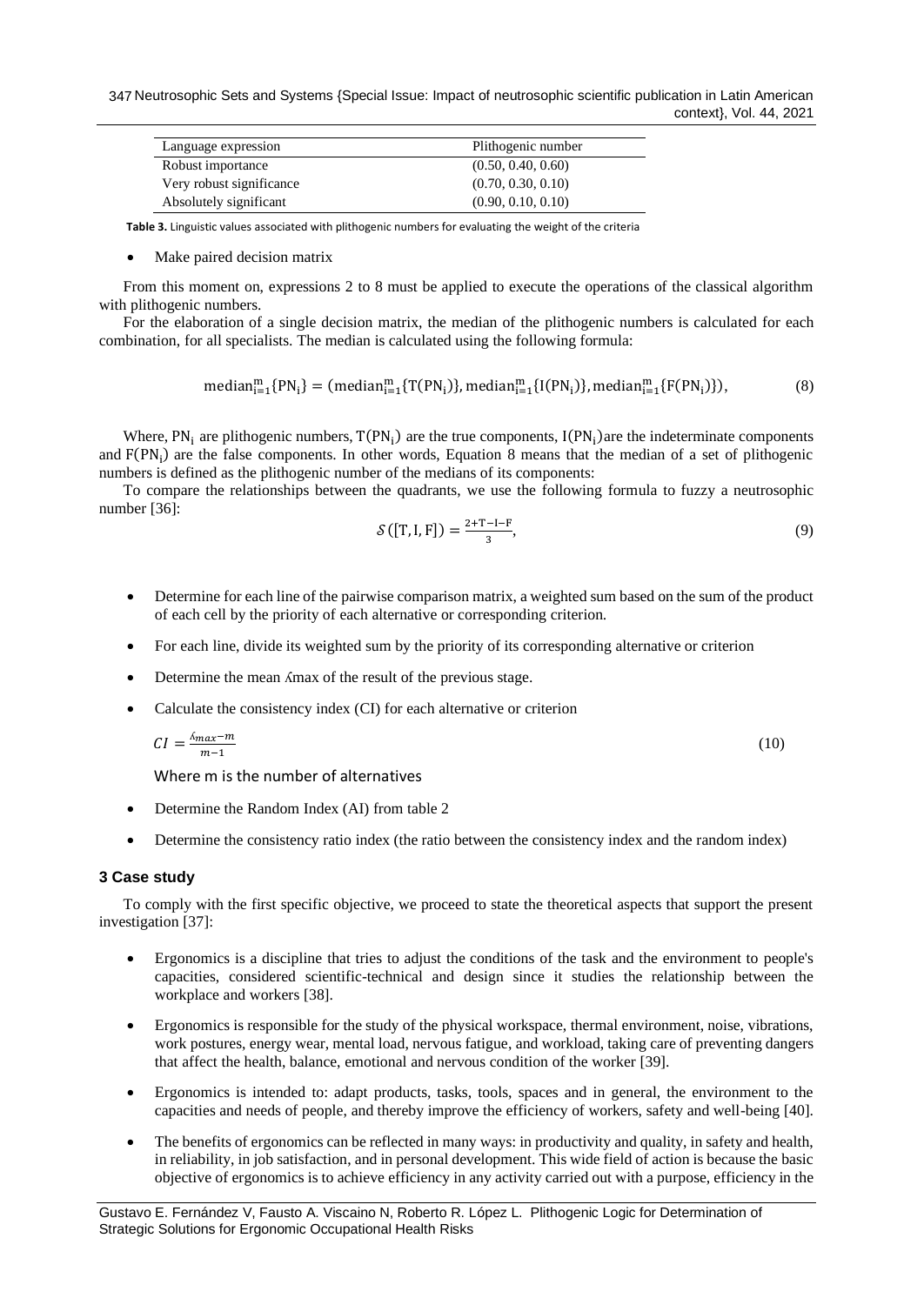broadest sense, to achieve the desired result without wasting resources, without errors and damage to the person involved or others. It is inefficient to waste energy or time due to poor design of work, workspace, environment, or working conditions [\[41\]](#page-14-5).

• Nor is it to obtain the desired results despite the bad design of the position, instead of obtaining them with the support of a good design. The goal of ergonomics is to ensure that the work environment is in harmony with the activities carried out by the worker. This goal is valid in itself, but its achievement is not easy for several reasons. The human operator is flexible and adaptable and continually learns, but individual differences can be very great. Some differences, such as those in build and strength, are obvious, but others, such as differences in culture, style, or skills, are more difficult to identify [\[42\]](#page-14-6).

Given the complexity of the situation, it might seem that the solution is to provide a flexible environment in which the human operator can optimize a specifically suitable way of doing things. Unfortunately, this approach cannot always be practiced, as the most efficient way is not always obvious and consequently the worker may continue to do something for years in an inappropriate way or under unacceptable conditions. Therefore, it is necessary to adopt a systematic approach: start from a grounded theory, establish quantifiable objectives and contrast the results with the objectives. The different possible objectives are detailed below [\[43\]](#page-14-7):

- Ergonomic risks, particularly overexertion, produce musculoskeletal disorders or injuries in workers, for example; inflammatory or degenerative pain and lesions in the back and upper extremities. Today musculoskeletal disorders are among the most frequent injuries suffered by workers in developed countries [\[44\]](#page-14-8).
- Ergonomic risks apart from generating injuries to workers, also raise the economic costs of companies since they disrupt work activity, leading to sick leave and incapacity for work. The main ergonomic risks are generally produced by the adoption of forced postures, the realization of repetitive movements, the manual handling of loads, and the application of forces during the working day [\[44\]](#page-14-8).
- Forced postures can be defined as "Positions that a worker adopts when performing the tasks of the position, where one or more anatomical regions are no longer in a natural position to move to a position that generates hypertensions, hyper-flexion, and hyper-rotations in different parts of the body [\[44\]](#page-14-8).
- Repetitive work is considered to be any movement that is repeated in cycles of less than 30 seconds or when more than 50% of the cycle is used to carry out the same movement. In addition, when a repetitive task is carried out for at least 2 hours during the day, it is necessary to assess its level of risk [\[44\]](#page-14-8).

Ergonomics is a discipline concerned with the adaptation of work to man. Although, its development is recent in our environment, there is a great need for health professionals to incorporate ergonomic criteria in their activities since in the modern world there is a set of pathologies that can be triggered or aggravated by work. In these cases, the treatments are not effective if the causes that generate them are not corrected. Health professionals treat workers who, in many cases, have pathologies derived from their working conditions. For example, in the modern world, work stress, musculoskeletal symptoms associated with repetitive work, inappropriate postures and manual handling of materials, obesity associated with sedentary work, chronic fatigue, etc., [\[45\]](#page-14-9).

Modern societies are increasingly based on information and knowledge. For this reason, they need to constitute productive forces endowed with ICT skills, which allow them to handle information and provide them with the ability to reflect, create and solve problems, to generate knowledge. To promote that its citizens are educated and capable so that each one can effectively guide their own life and develop a full and satisfactory existence. Encourage all citizens to participate fully in society and influence the decisions that affect their lives. Promote intercultural understanding and peaceful conflict resolution [\[46\]](#page-14-10).

E-learning makes it possible to create student-centered learning environments. They are characterized by being interactive, efficient, easily accessible, and distributed. An E-learning scenario must consider aspects such as institutional, pedagogical, technological, interface design, evaluation, management, support, and ethics of use. In this way, E-learning tries to be a combination of interactive resources that generate support and structured learning activities [\[46,](#page-14-10) [47\]](#page-14-11).

The Massive Open Online Courses (MOOC) are classes taught through technological platforms linked through the Internet, these enable the teaching-learning process to thousands of students. MOOCs appeared as a response to the challenges faced by educational institutions and organizations in times of information overload: there is a need for training a population that seeks quality education at low cost and, in turn, hoping to achieve short-term results and without having to wait for a traditional school period to take the course [\[48\]](#page-14-12).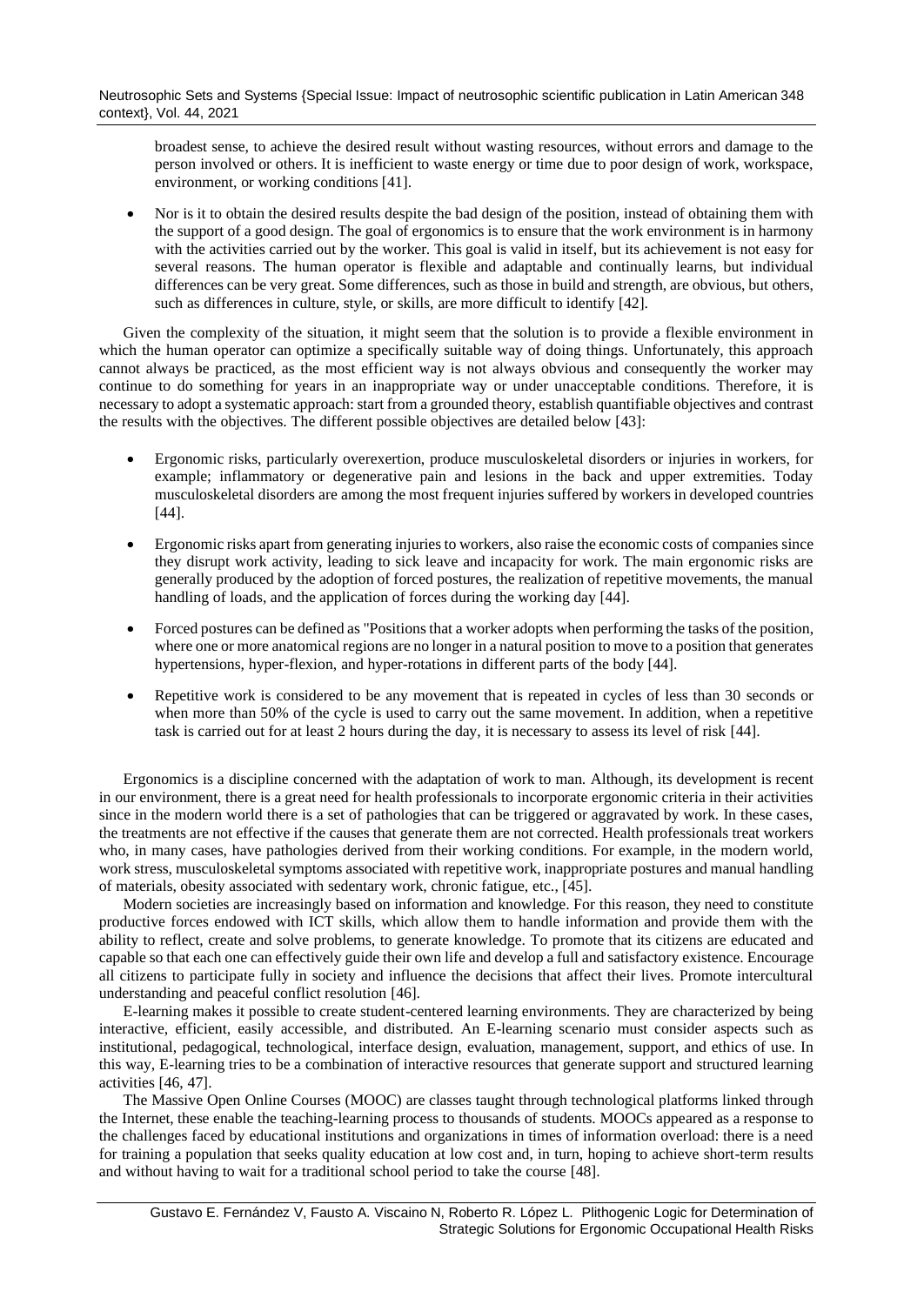## **4 Results**

The questionnaire and the respective tabulation were applied through the descriptive statistics resulting from the data processing. The results are presented below by questions:

Question No 1: Approximately how many hours a day do you spend in front of the computer?



**Figure 3.** Results of question 1. **Source**: Own elaboration.



Question No 2. Do you know if your work position in front of the computer is adequate?

**Figure 4.** Results of question 2. **Source**: Own elaboration.



Question No 3. Do you know if the distance from the screen is the ideal one?

**Figure 5.** Results of question 3. **Source**: Own elaboration.

Gustavo E. Fernández V, Fausto A. Viscaino N, Roberto R. López L. Plithogenic Logic for Determination of Strategic Solutions for Ergonomic Occupational Health Risks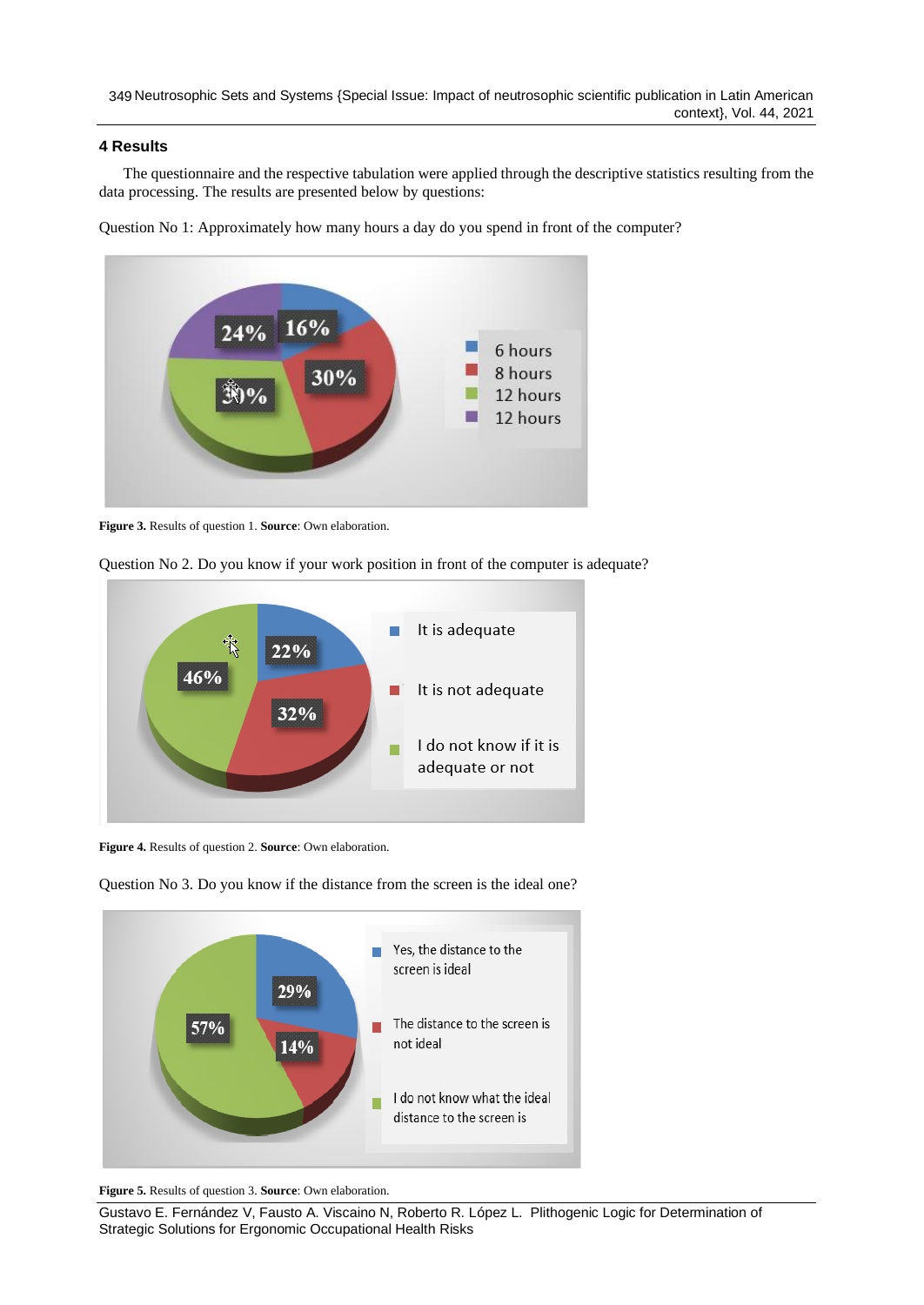Neutrosophic Sets and Systems {Special Issue: Impact of neutrosophic scientific publication in Latin American 350 context}, Vol. 44, 2021

Question No 4. Do you know if your work chair, your keyboard and your mouse have a good ergonomic design?



**Figure 6.** Results of question 4. **Source**: Own elaboration.





**Figure 7.** Results of question 1. **Source**: Own elaboration.

Question No 6. In your current work environment, are the electrical installations adequate and safe (There are no loose or crossed cables)?



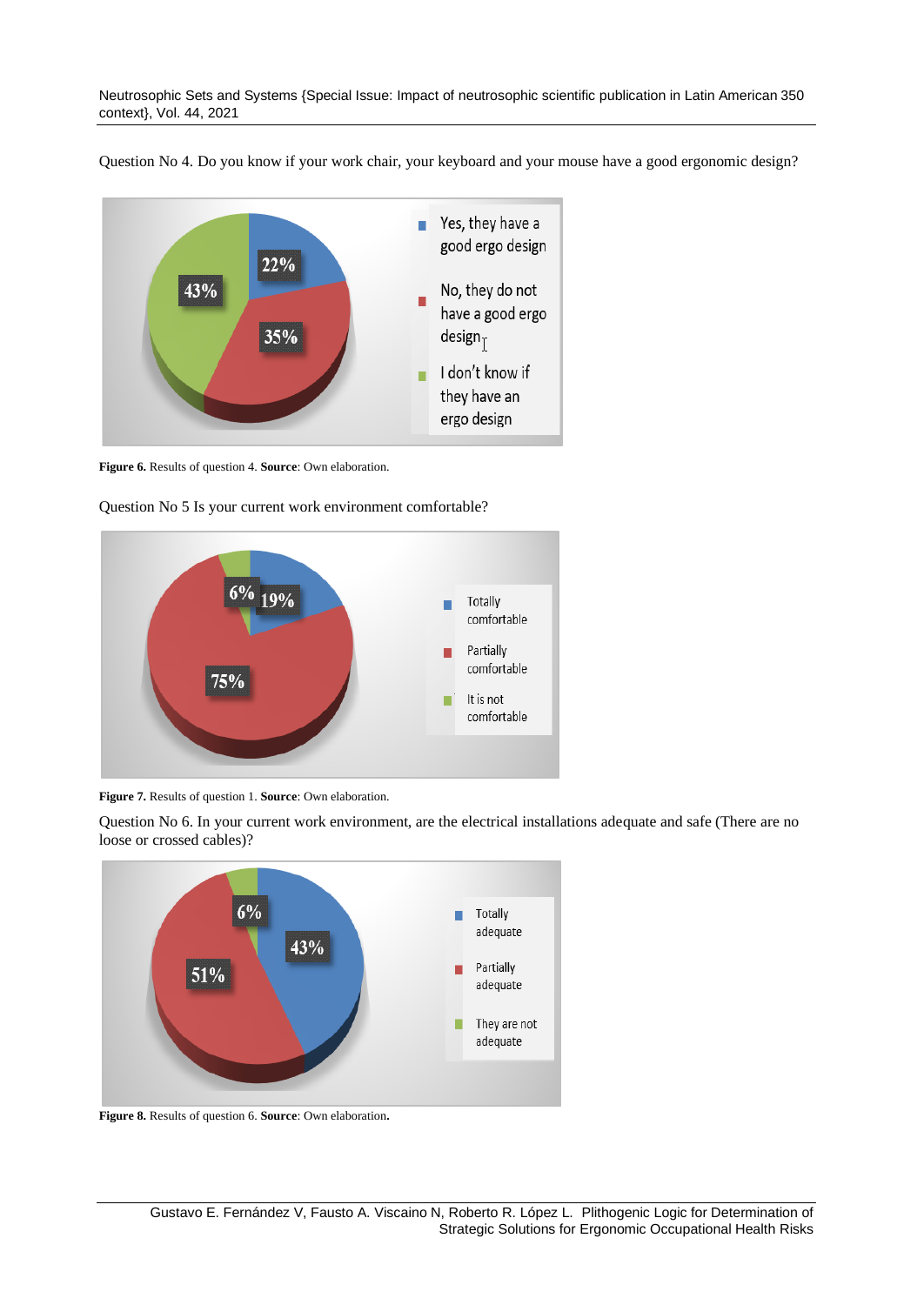

Question No 7. In the work environment at the University, were the corridors spacious?

**Figure 9.** Results of question 7. **Source**: Own elaboration.

Question No 8. Have you received training in ergonomics aspects within an occupational health improvement process?



**Figure 10.** Results of question 8. **Source**: Own elaboration**.**



Question No 9. Are all the elements necessary for your work very close to your workplace (printers, computers, copiers, documents, files)?

**Figure 11.** Results of question 9**. Source:** Own elaboration**.**

As can be seen, from the results obtained in the research on teachers, the situation behaves as follows: • 60% work an average of 11 hours a day on the computer.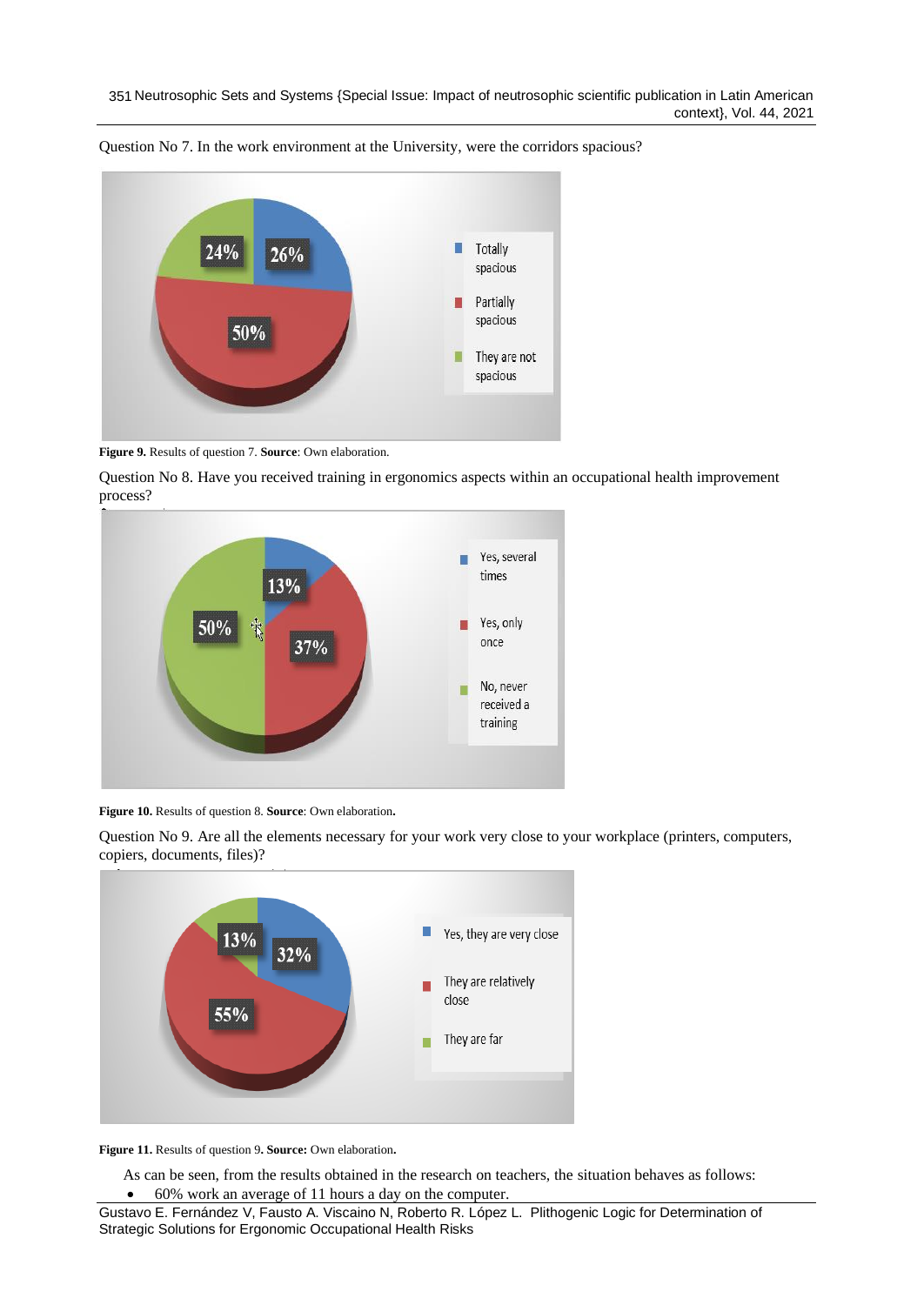Neutrosophic Sets and Systems {Special Issue: Impact of neutrosophic scientific publication in Latin American 352 context}, Vol. 44, 2021

- 46% say they do not know if their position in front of the computer is adequate, and 32% say it is inadequate.
- 57% do not know what the ideal distance a person should sit to look at their computer screen is.
- 43% do not know if the chair, keyboard, and mouse elements have an ergonomic design, and 34% say that they do not have a good ergonomic design.
- Due to the pandemic, all teachers are developing telework, which is why 71% of those investigated say that their workplace is partially comfortable and 51% say that the electrical installations are partially adequate.
- It is also stated that the circulation corridors at the University are partially spacious.
- On the other hand, 50% state that they have never received a training process on ergonomic aspects related to occupational health. 35% declare that they received training only once.
- 55% indicate that the elements they use frequently in their work are relatively close, which means that they should not make additional efforts to reach them.

## **5 Discussion**

To establish a discussion of the results from the comparative point of view, it is decided to take as a reference the results obtained in the research developed by [\[49\]](#page-14-13) on ergonomic risks within the Paulo Emilio Macías Superior Technological Institute of Portoviejo. In this investigation, it is stated that:

- In 95% of the ergonomic risks that occur most frequently happen in the workplace regarding postures and the workspace itself.
- 90% of the teachers and administrative staff do not have ergonomic furniture for the development of their activities.
- According to the results obtained, 85% of the personnel studied show that they do not know the correct posture to adopt when working in front of a computer for more than two continuous hours during a working day.
- Because of the anti-ergonomic design of the 65 evaluated jobs, we found that the most persistent health problems that require periodic medical attention are those related to incorrect postures.
- Comparing the two research works, we may point out that there is a total similarity in them, the main ergonomic risk lies in the postures during the work time, also in the two investigations it is stated:
- Not knowing about ergonomic aspects,
- Most of those investigated are unaware of an ideal ergonomic posture.
- It is agreed that both the equipment and the furniture are not properly ergonomically designed.

As can be seen, the research results are very similar, which implies that this phenomenon has a general nature. Therefore, any proposed solution can be ideal for both institutions.

We then proceed to determine possible solutions to be implemented in the short term by brainstorming techniques, which are listed below:

- 1. Carry out an ergonomic study of the lighting and colors of the work and study rooms within the center.
- 2. Implement a web application to assess the level of ergonomic risks of each employee and occupation.
- 3. Training on ergonomics and occupational health through virtual classes complemented with synchronous classes. Encourage the dissemination of materials through different platforms and social networks, YouTube channels, blogs, SlideShare, among others.
- 4. Acquisition of furniture, such as desks, chairs and shelves with ergonomic designs.
- 5. Develop and implement a physical exercise program within the working day called "Active breaks" of 10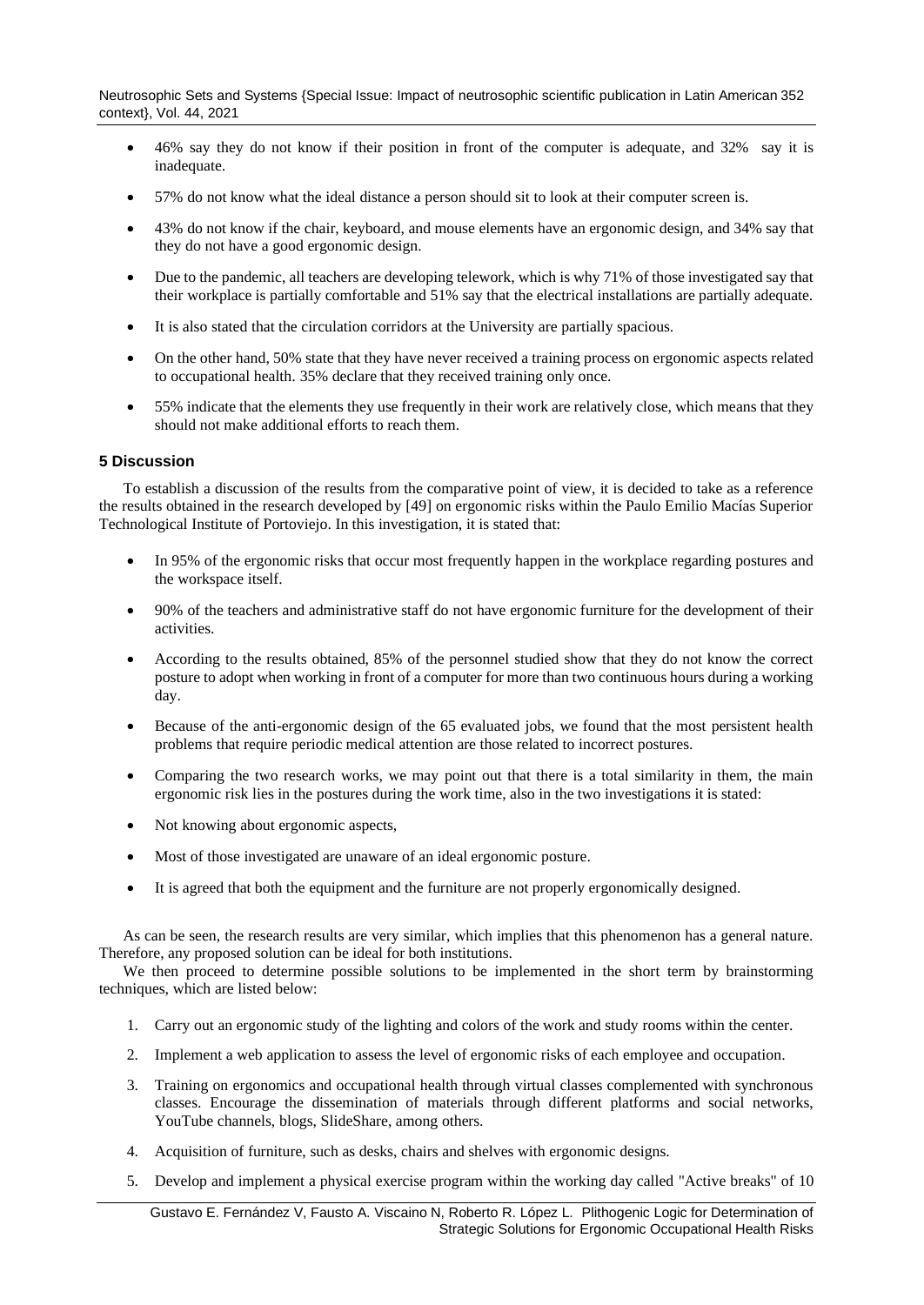minutes in the morning session and 10 minutes in the afternoon, where teachers and administrators frequently perform physical exercises aimed at correcting certain postures.

6. Generate a digital campaign with tips related to ergonomics and occupational health in general.

Since it works with the idea that with the establishment of an order of priority in the implementation of shortterm solutions, the ergonomic risks of UNIANDES teachers can be reduced and thus achieve the improvement of their occupational health in a short period. These solutions are subjected to the Saaty AHP technique in its plithogenic extension. For this topic, we chose administrative experts who intervene in the decision-making process. Their implementation will focus on two parts, one for teachers and administrators and a second for students. Therefore, two AHPs of Saaty will be executed for both parties as explained:

For the data processing and the construction of the binary comparison matrix, the median of the experts' evaluations is taken using equation 8, as shown below:

| <b>Strategies</b> | Ergo study.        | Web Application Ergo furniture.                                            |                                      |                    | Active breaks Digital campaign                                                                                                | Training                                  |
|-------------------|--------------------|----------------------------------------------------------------------------|--------------------------------------|--------------------|-------------------------------------------------------------------------------------------------------------------------------|-------------------------------------------|
| Ergo study.       |                    |                                                                            |                                      |                    | $(0.30, 0.40, 0.80)$ $(0.50, 0.40, 0.60)$ $(0.80, 0.10, 0.30)$ $(0.65, 0.30, 0.45)$ $(0.80, 0.10, 0.30)$ $(0.30, 0.40, 0.80)$ |                                           |
| Web Application   | T                  |                                                                            |                                      |                    | $(0.30, 0.40, 0.80)$ $(0.80, 0.10, 0.30)$ $(0.80, 0.10, 0.30)$ $(0.65, 0.30, 0.45)$ $(0.80, 0.10, 0.30)$                      |                                           |
|                   | (0.50, 0.40, 0.60) |                                                                            |                                      |                    |                                                                                                                               |                                           |
| Ergo furniture.   |                    |                                                                            |                                      |                    | $(0.30, 0.40, 0.80)$ $(0.65, 0.30, 0.45)$ $(0.65, 0.30, 0.45)$ $(0.80, 0.10, 0.30)$                                           |                                           |
|                   |                    | (0.80, 0.10, 0.30, 0.80, 0.10, 0.30)                                       |                                      |                    |                                                                                                                               |                                           |
| Active breaks     |                    |                                                                            | 1                                    |                    | $(0.30, 0.40, 0.80)$ $(0.50, 0.40, 0.60)$ $(0.50, 0.40, 0.60)$                                                                |                                           |
|                   |                    | $(0.65, 0.30, 0.45, 0.80, 0.10, 0.30, 0.65, 0.30, 0.45, 0.30)$             |                                      |                    |                                                                                                                               |                                           |
| Digital campaign  |                    |                                                                            |                                      |                    |                                                                                                                               | $(0.30, 0.40, 0.80)$ $(0.50, 0.40, 0.60)$ |
|                   |                    | $(0.80, 0.10, 0.30, 0.65, 0.30, 0.45, 0.65, 0.30, 0.45, 0.50, 0.40, 0.60)$ |                                      |                    |                                                                                                                               |                                           |
| Training          |                    |                                                                            |                                      |                    |                                                                                                                               | (0.30, 0.40, 0.80)                        |
|                   | (0.30, 0.40, 0.80) |                                                                            | (0.80, 0.10, 0.30, 0.80, 0.10, 0.30) | (0.50, 0.40, 0.60) | (0.50, 0.40, 0.60)                                                                                                            |                                           |
|                   |                    |                                                                            |                                      |                    |                                                                                                                               |                                           |
|                   |                    |                                                                            |                                      |                    |                                                                                                                               |                                           |
| <b>Strategies</b> | Ergo study.        | Web Application                                                            | Ergo furniture.                      | Active breaks      | Digital campaign                                                                                                              | <b>Training</b>                           |
| Ergo study.       | 0.04               | 0.08                                                                       | 0.13                                 | 0.10               | 0.16                                                                                                                          | 0.11                                      |
| Web Application   | 0.22               | 0.06                                                                       | 0.13                                 | 0.12               | 0.13                                                                                                                          | 0.24                                      |
| Ergo furniture.   | 0.14               | 0.20                                                                       | 0.06                                 | 0.10               | 0.13                                                                                                                          | 0.24                                      |
| Active breaks     | 0.17               | 0.20                                                                       | 0.25                                 | 0.06               | 0.10                                                                                                                          | 0.15                                      |
| Digital campaign  | 0.14               | 0.25                                                                       | 0.25                                 | 0.31               | 0.07                                                                                                                          | 0.15                                      |
| <b>Training</b>   | 0.30               | 0.20                                                                       | 0.20                                 | 0.31               | 0.41                                                                                                                          | 0.11                                      |

| <b>Strategies</b> | Pesos | Order of importance for its implementation |
|-------------------|-------|--------------------------------------------|
| Ergo study.       | 0.10  |                                            |
| Web Application   | 0.15  |                                            |
| Ergo furniture.   | 0.14  | 4                                          |
| Active breaks     | 0.15  | 3                                          |
| Digital campaign  | 0.20  | two                                        |
| <b>Training</b>   | 0.25  |                                            |

**Table 4.** Saaty's AHP application in its plithogenic extension for teachers

It is said that this study is validated because the CR index =  $0.07 \le 0.10$ ; therefore the application of the method is accepted.

| <b>Strategies</b> | Ergo study.        | Web Application    | Ergo furniture.    | Active breaks      | Digital campaign   | Training           |
|-------------------|--------------------|--------------------|--------------------|--------------------|--------------------|--------------------|
| Ergo study.       | (0.30, 0.40, 0.80) | (0.50, 0.40, 0.60) | (0.70, 0.30, 0.10) | (0.70, 0.30, 0.10) | (0.70, 0.30, 0.10) | (0.50, 0.40, 0.60) |
| Web Application   |                    | (0.30, 0.40, 0.80) | (0.90, 0.10, 0.10) | (0.90, 0.10, 0.10) | (0.65, 0.30, 0.45) | (0.80, 0.10, 0.30) |
|                   | (0.50, 0.40, 0.60) |                    |                    |                    |                    |                    |
| Ergo furniture.   |                    |                    | (0.30, 0.40, 0.80) | (0.65, 0.30, 0.45) | (0.50, 0.40, 0.60) | (0.90, 0.10, 0.10) |
|                   | (0.70, 0.30, 0.10) | (0.90, 0.10, 0.10) |                    |                    |                    |                    |
| Active breaks     |                    |                    |                    | (0.30, 0.40, 0.80) | (0.90, 0.10, 0.10) | (0.50, 0.40, 0.60) |
|                   | (0.70, 0.30, 0.10) | (0.90, 0.10, 0.10) | (0.65, 0.30, 0.45) |                    |                    |                    |
| Digital campaign  |                    |                    |                    |                    | (0.30, 0.40, 0.80) | (0.90, 0.10, 0.10) |
|                   | (0.70, 0.30, 0.10) | (0.65, 0.30, 0.45) | (0.50, 0.40, 0.60) | (0.90, 0.10, 0.10) |                    |                    |
| Training          |                    |                    |                    |                    |                    | (0.30, 0.40, 0.80) |
|                   | (0.50, 0.40, 0.60) | (0.80, 0.10, 0.30) | (0.90, 0.10, 0.10) | (0.50, 0.40, 0.60) | (0.90, 0.10, 0.10) |                    |
|                   |                    |                    |                    |                    |                    |                    |

| 22222<br>$\cdot$ or $\epsilon$ .<br>۰ تا د | . gonomic<br>studv | Ann | ⊣rα∩<br><b>THE 24 YEAR</b><br>uuure. | Pauses | RAI<br>בוסכי | - |
|--------------------------------------------|--------------------|-----|--------------------------------------|--------|--------------|---|
|                                            |                    |     |                                      |        |              |   |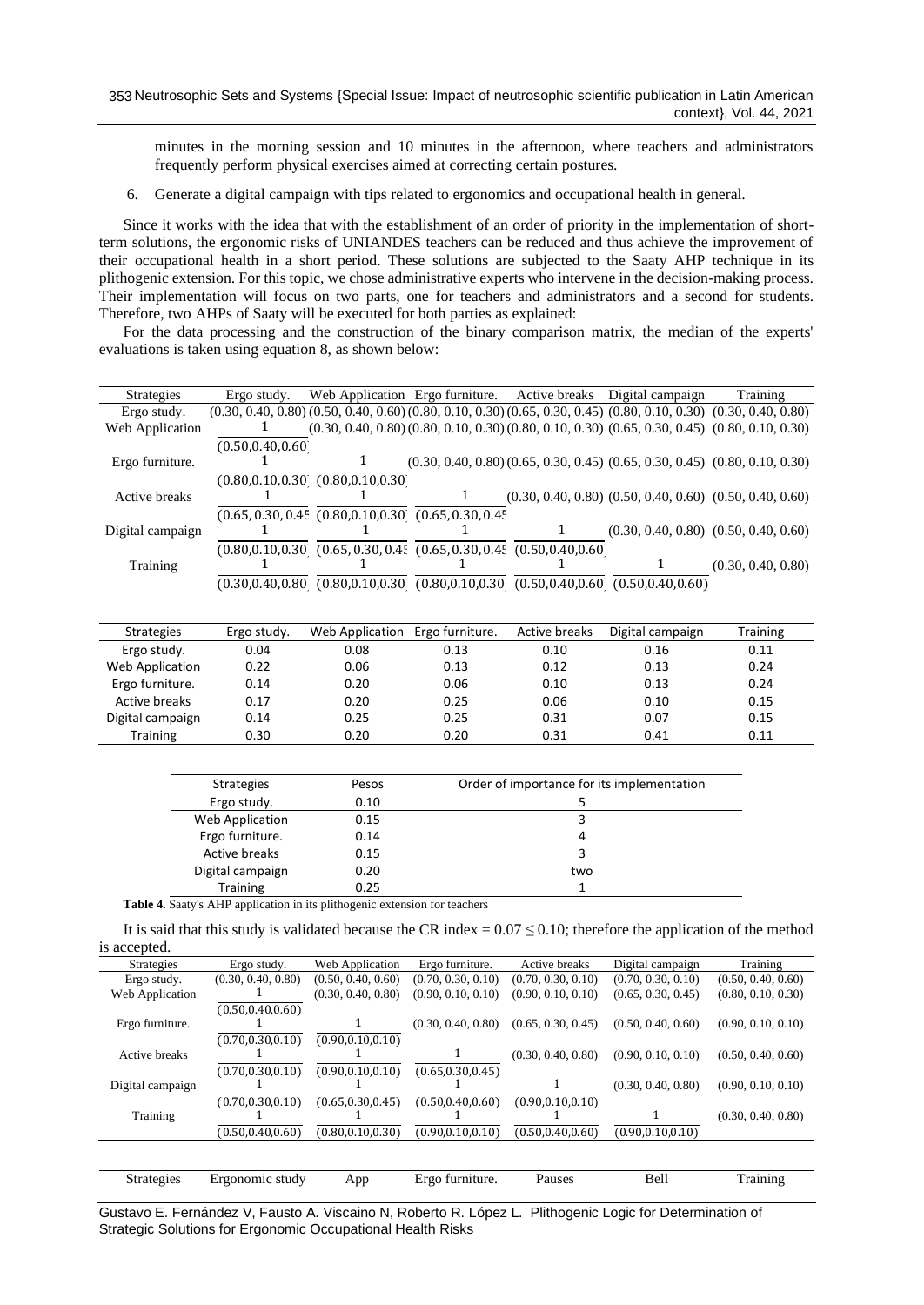Neutrosophic Sets and Systems {Special Issue: Impact of neutrosophic scientific publication in Latin American 354 context}, Vol. 44, 2021

|                  |      | Web  |      | active | digital |      |
|------------------|------|------|------|--------|---------|------|
| Ergo study.      | 0.04 | 0.08 | 0.11 | 0.12   | 0.17    | 0.13 |
| Web Application  | 0.23 | 0.06 | 0.14 | 0.16   | 0.15    | 0.20 |
| Ergo furniture.  | 0.17 | 0.19 | 0.06 | 0.11   | 0.12    | 0.23 |
| Active breaks    | 0.17 | 0.19 | 0.24 | 0.06   | 0.21    | 0.13 |
| Digital campaign | 0.17 | 0.27 | 0.30 | 0.19   | 0.09    | 0.23 |
| Training         | 0.23 | 0.21 | 0.17 | 0.35   | 0.26    | 0.09 |

| <b>Strategies</b>                                                          | Pesos        | Order of importance for its implementation |
|----------------------------------------------------------------------------|--------------|--------------------------------------------|
| Ergo study.                                                                | 0.11         | 6                                          |
| Web Application                                                            | 0.16         |                                            |
| Ergo furniture.                                                            | 0.14         |                                            |
| Active breaks                                                              | 0.17         |                                            |
| Digital campaign                                                           | 0.21         |                                            |
| Training                                                                   | 0.22         |                                            |
| Table 5. Saaty's AHP application in its plithogenic extension for students |              |                                            |
| <b>Strategies</b>                                                          | Teachers and | <b>Students</b>                            |

| <b>Strategies</b> | Teachers and<br>administrative | <b>Students</b> |
|-------------------|--------------------------------|-----------------|
| Ergo study.       |                                | υ               |
| Web Application   |                                |                 |
| Ergo furniture.   |                                |                 |
| Active breaks     |                                |                 |
| Digital campaign  |                                |                 |
| Training          |                                |                 |

**Table 6.** Comparison of the order of priority for administrators, teachers and students

### **Conclusions**

Ergonomic risks may cause physical problems for teachers and thus affect their academic performance. The vast majority of the studied teachers work an average of 11 hours on the computer; they also affirm that they do not know about the correct postures during the daily work process. However, we found that they are unaware of the fundamental concepts of ergonomics and therefore, no initiatives can be taken to prevent ergonomic risks since the vast majority of teachers have not received a training process on ergonomics and occupational health. Similarly, it was determined that the furniture does not have an adequate ergonomic design.

The study revealed the need to find quick solutions to avoid sick leave. Therefore, once Saaty's AHP was applied in its plithogenic version, the appropriate ranking could be determined based on the criteria of the administrative decision-makers consulted, and we obtained the following results:

- 1. Training on ergonomics and occupational health through virtual classes complemented with synchronous classes. Encourage the dissemination of materials through different platforms and social networks, YouTube channels, blogs, SlideShare, among others.
- 2. Generate a digital campaign with tips related to ergonomics and occupational health in general.
- 3. Develop and implement a physical exercise program within the working day called "Active breaks" of 10 minutes in the morning session and 10 minutes in the afternoon session, where teachers and administrators frequently perform physical exercises aimed at correcting certain postures.

The implementation of a web application to evaluate the level of ergonomic risks of each employee and work position, the ergonomic studies of the lighting and colors of the work and study rooms within the center, and the acquisition of furniture and shelves with ergonomic designs have a different order for each group. This shows that it is preferred to start a corrective and preventive protocol at the same time.

### **References**

- <span id="page-12-0"></span>[1] Álvarez, Francisco, L. Conti, Fernando Valderrama, Oscar Moreno, and Ingrid Jiménez. Salud ocupacional. ECOE ediciones, 2011.
- <span id="page-12-1"></span>[2] U. Uniandes, "Portal de la Universidad UNIANDES," in *Quienes somos*, ed, 2019.
- <span id="page-12-2"></span>[3] D. I. Roque, A. N. M. Álvarez, J. H. E. Rodríguez, and F. d. l. O. de Con, "The use of accounting beta as a risk assessment method for unlisted companies in Colombia," *Universidad y Sociedad,* vol. 13, pp. 23-30, 2021.
- <span id="page-12-3"></span>[4] W. O. Ortega Chávez, F. Pozo Ortega, J. K. Vásquez Pérez, E. J. Díaz Zúñiga, and A. R. Patiño Rivera, *Modelo ecológico de bronfenbrenner aplicado a la pedagogía, modelación matemática para la toma de decisiones bajo incertidumbre: de la lógica difusa a la lógica plitogénica.* Gallup, USA, 2021.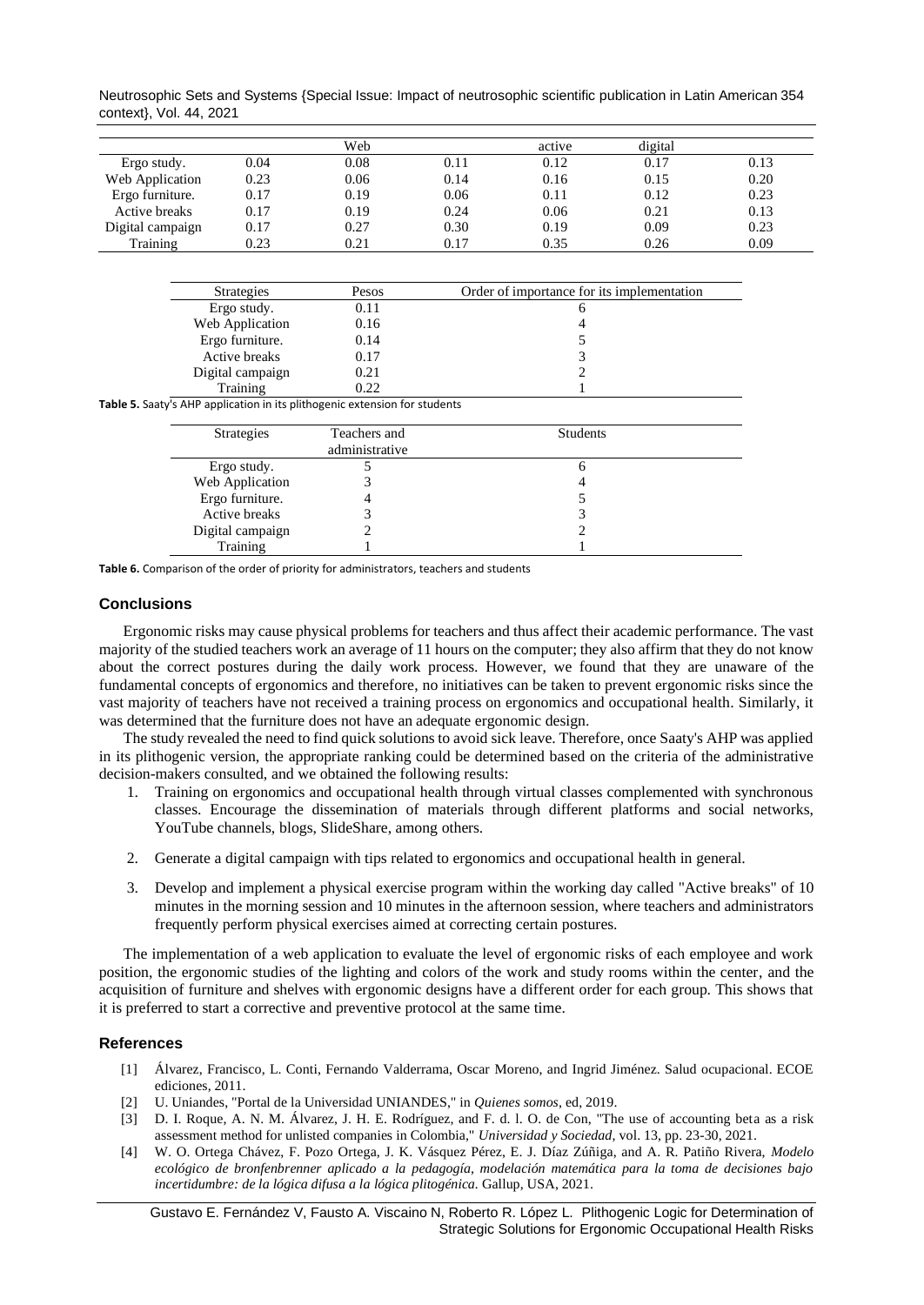- <span id="page-13-0"></span>[5] G. Á. Gómez, J. V. Moya, J. E. Ricardo, and C. B. V. Sánchez, "Evaluating Strategies of Continuing Education for Academics Supported in the Pedagogical Model and Based on Plithogenic Sets," *Neutrosophic Sets and Systems,* vol. 37, pp. 16-23, 2020.
- <span id="page-13-1"></span>[6] A. Muñoz, "Análisis del proceso de toma de decisiones en las grandes empresas de Barranquilla utilizando el análisis por conglomerados," *a Universidad del Norte, Barranquilla (Colombia),* 2006.
- <span id="page-13-2"></span>[7] A. Arquero, M. Alvarez, and E. Martinez, "Decision Management making by AHP (analytical hierarchy process) trought GIS data," *IEEE Latin America Transactions,* vol. 7, pp. 101-106, 2009.
- <span id="page-13-5"></span>[8] G. Ramírez, C. Ovando, and J. A. Lino Gamiño. (2019x) Modelo de gestión de servicios de cómputo en la nube para las compañías de consumo. *Ciencias Humanas y Sociales*.
- [9] A. Hatami Marbini and S. Saati, "An application of fuzzy TOPSIS method in an SWOT analysis," *Mathematical Sciences,* vol. 3, pp. 173-190, 2014.
- <span id="page-13-6"></span>[10] G. Norat Estrada, B. M. González Nuñez, M. Valdés Peña, M. Y. Leyva Vázquez, and O. Pérez Peña, "Bases para el diseño de un procedimiento para el control económico de las inversiones con medios propios mediante AHP Saaty-Topsis," presented at the 10ma Conferencia Científica Internacional Universidad de Holguín, Holguín, Cuba, 2021.
- [11] J. A. Gómez Romero, R. Soto Flores, and S. Garduño Román. (2019) Determinación de las Ponderaciones de los Criterios de Sustentabilidad HidroEléctrica Mediante la Combinación de los Métodos AHP y GP Extendido. *Ingeniería*.
- <span id="page-13-7"></span>[12] J. Aznar Bellver and F. Guijarro Martínez, *Nuevos métodos de evaluación: modelos multicriterios* Valencia, España: Universitat Politècnica de València, 2012.
- [13] C. A. Yajure Ramírez. (2016) Comparación de técnicas de ponderación de criterios en metodologías de toma de decisiones multicriterio aplicadas a la jerarquización de tecnologías renovables. *Revista Tecnológica ESPOL – RTE*. 17-27.
- [14] R. A. Martínez Aza. (2020) Análisis de viabilidad de implementación de proyectos de energías renovables. *Ciencia Unisalle*. Available: https://ciencia.lasalle.edu.co/ing\_electrica/587
- [15] P. Casaban Panells, "Aplicación de la técnica de Proceso Analítico Jerárquico (AHP) de análisis de decisión multicriterio a la selección de carteras de proyectos de una empresa del sector de las energías renovables.," Trabajo de Fin de Grado en Ingeniería en Organización Industrial, Escuela Superior de Ingeniería Industrial Valencia, Universidad Politécnica de Valencia, Escuela Superior de Ingeniería Industrial Valencia, 2020.
- <span id="page-13-8"></span>[16] V. S. Salas Villegas. (2011) Modelo de priorización de proyectos de inversión pública con enfoque multicriterio: caso SEMAPA. *PERSPECTIVAS*. 63/90. Available[: http://www.redalyc.org/articulo.oa?id=425941257004](http://www.redalyc.org/articulo.oa?id=425941257004)
- <span id="page-13-9"></span>[17] S. Bernal Romero and D. F. Niño Sanabria, "Modelo multicriterio aplicado a la toma de decisiones representables en diagramas de Ishikawa," Trabajo de grado presentado como requisito para obtener el título de Ingeniero Industrial, Facultad de Ingeniería, Universidad Distrital Francisco José De Caldas, Bogotá, Colombia, 2018.
- [18] N. Tabares Urrea, G. Ramirez Flores, and J. C. Osorio Góez, "AHP Difuso y TOPSIS para la seleccion de un proveedor 3PL considerando riesgo operacional," *Revista EIA,* vol. 17, pp. 1-17, 2020.
- [19] A. Mendoza, C. J. Solano Payares, D. Palencia, and D. García, "Aplicación del proceso d jerarquía analítica (AHP) para la toma de decisión con juicios expertos," *Ingenieare,* vol. 27 (3), pp. 348-360, 2019.
- <span id="page-13-4"></span>[20] S. E. López Cuenca, "Análisis de factibilidad y pertinencia del programa de Maestría en Administración de Empresas con mención en Innovación mediante el modelo AHP difuso," Universidad de las Fuerzas Armadas ESPE. Carrera de Ingeniería Comercial., 2017.
- [21] T. Abdessamad, "Máster en Organización Industrial y Gestión de Empresas. Capítulo 4: El método AHP," *Escuela Técnica Superior de Ingenieros de Sevilla "Universidad de Sevilla",* 2020.
- [22] A. Maldonado and A. Realyvásquez, "Selección de fresadoras con TOPSIS usando ponderaciones de AHP," *ResearchGate,* 2011.
- [23] S. Contreras Rodriguez, "Importancia de los mapas conceptuales para la organización y representación de los contenidos en las Ciencias de la Información " *Biblios,* vol. 45, 2011.
- <span id="page-13-3"></span>[24] T. L. Saaty, *Toma de decisiones para líderes*: RWS Publications, 2014.
- [25] J. M. Lamis Rivero, J. A. Plasencia Soler, F. Marrero Delgado, and M. Nicado García. (2020) Metodología para priorizar iniciativas de tecnologías de la información sostenibles. *Contaduría y Administración* 1-20.
- [26] T. L. Saaty, "Decision making with the Analytic Hierarchy Process," *International Journal of Services Sciences,* vol. 1, 2008.
- [27] A. Avila Vázquez, "Gestión del control interno a través de las Redes de Petri," Trabajo de diploma presentada en opción al título de Ingeniero Industrial, Facultad Ciencias Empresariales y Administración Dpto. Ingeniería Industrial, Universidad de Holguín, 2019.
- [28] M. L. Vázquez, J. Estupiñan, and F. Smarandache, "Neutrosofía en Latinoamérica, avances y perspectivas," *Revista Asociación Latinoamericana de Ciencias Neutrosóficas. ISSN 2574-1101,* vol. 14, pp. 01-08, 2020.
- [29] S. D. Á. Gómez, J. F. G. García, and B. P. Guanolema, "Linking Neutrosophic AHP and Neutrosophic Social Choice Theory for Group Decision Making," *Neutrosophic Sets and Systems,* vol. 37, pp. 389-398, 2020.
- [30] A.-B. Mohamed and M. Mohamed, "Multi-criteria group decision making based on neutrosophic analytic hierarchy process: Suggested modifications," *Neutrosophic Sets and Systems,* vol. 43, 2021.
- [31] C. P. Cisneros Zúñiga, R. C. Jiménez Martínez, and L. R. Miranda Chávez, "Neutrosophic Analytic Hierarchy Process for the Control of the Economic Resources Assigned as Alimony,," *Neutrosophic Sets and Systems,* vol. 37, pp. 80-89, 2020.
- [32] F. Smarandache, "Plithogenic Probability & Statistics are generalizations of MultiVariate Probability & Statistics," *Neutrosophic Sets and Systems,* vol. 43, pp. 280-289, 2021.
- Gustavo E. Fernández V, Fausto A. Viscaino N, Roberto R. López L. Plithogenic Logic for Determination of Strategic Solutions for Ergonomic Occupational Health Risks [33] R. E. Atencio González, J. C. d. J. Arrias Añez, J. E. Coronel Piloso, and O. I. Ronquillo Riera, "Prioritization of the